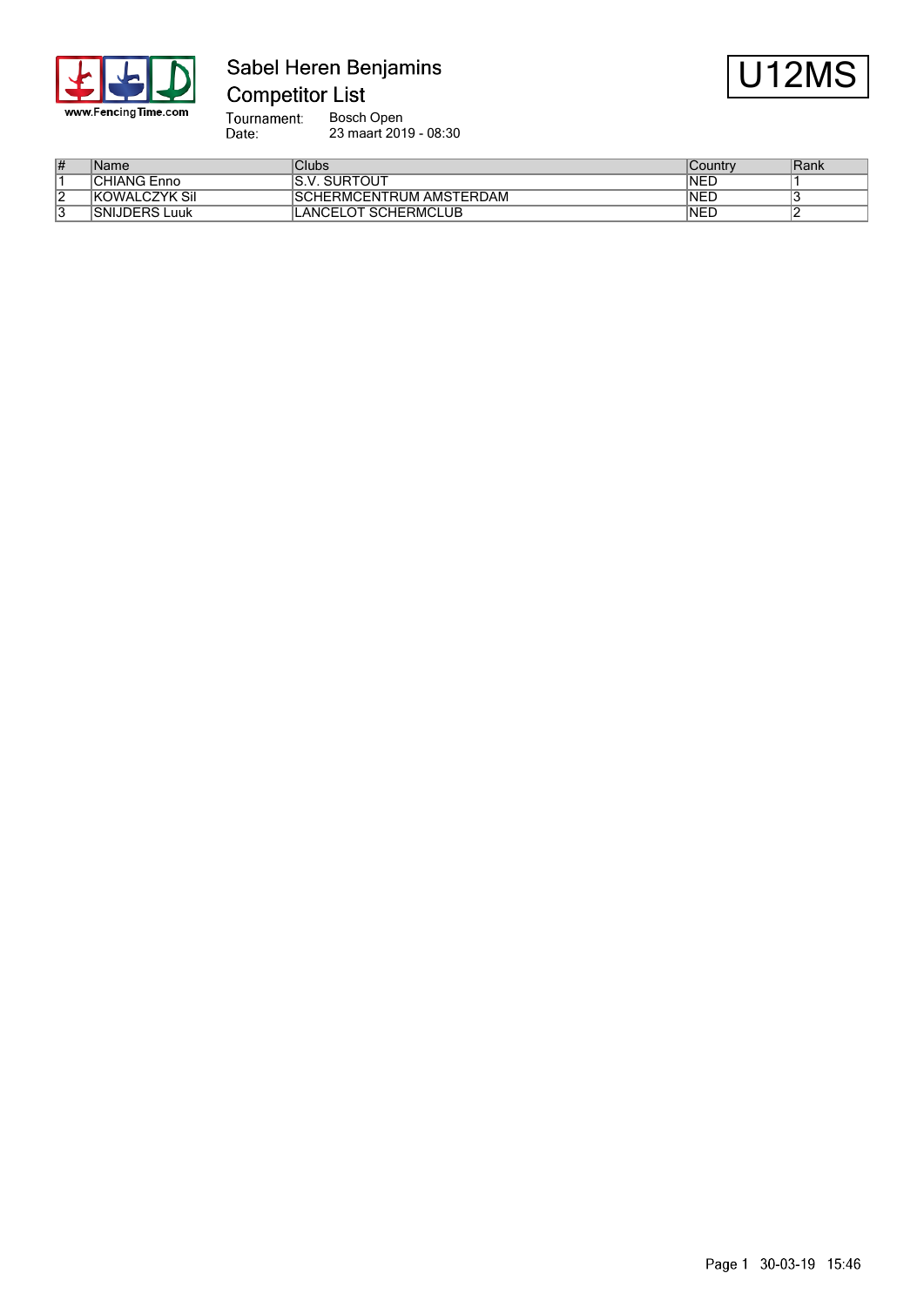| <b>Bosch Open</b>                                |                                                                            |  |  |  |  |  |  |  |  |
|--------------------------------------------------|----------------------------------------------------------------------------|--|--|--|--|--|--|--|--|
|                                                  | Den Bosch                                                                  |  |  |  |  |  |  |  |  |
|                                                  | 23 maart 2019                                                              |  |  |  |  |  |  |  |  |
|                                                  | <b>Sabel Heren Benjamins</b>                                               |  |  |  |  |  |  |  |  |
| Total # of competitors: 3<br>Total # of pools: 1 |                                                                            |  |  |  |  |  |  |  |  |
| Round 1                                          | 1 pool of 3<br>All competitors (100%) promoted to the next round           |  |  |  |  |  |  |  |  |
| Round 2                                          | Incomplete DE table of 4 fenced through the finals, no fence-off for third |  |  |  |  |  |  |  |  |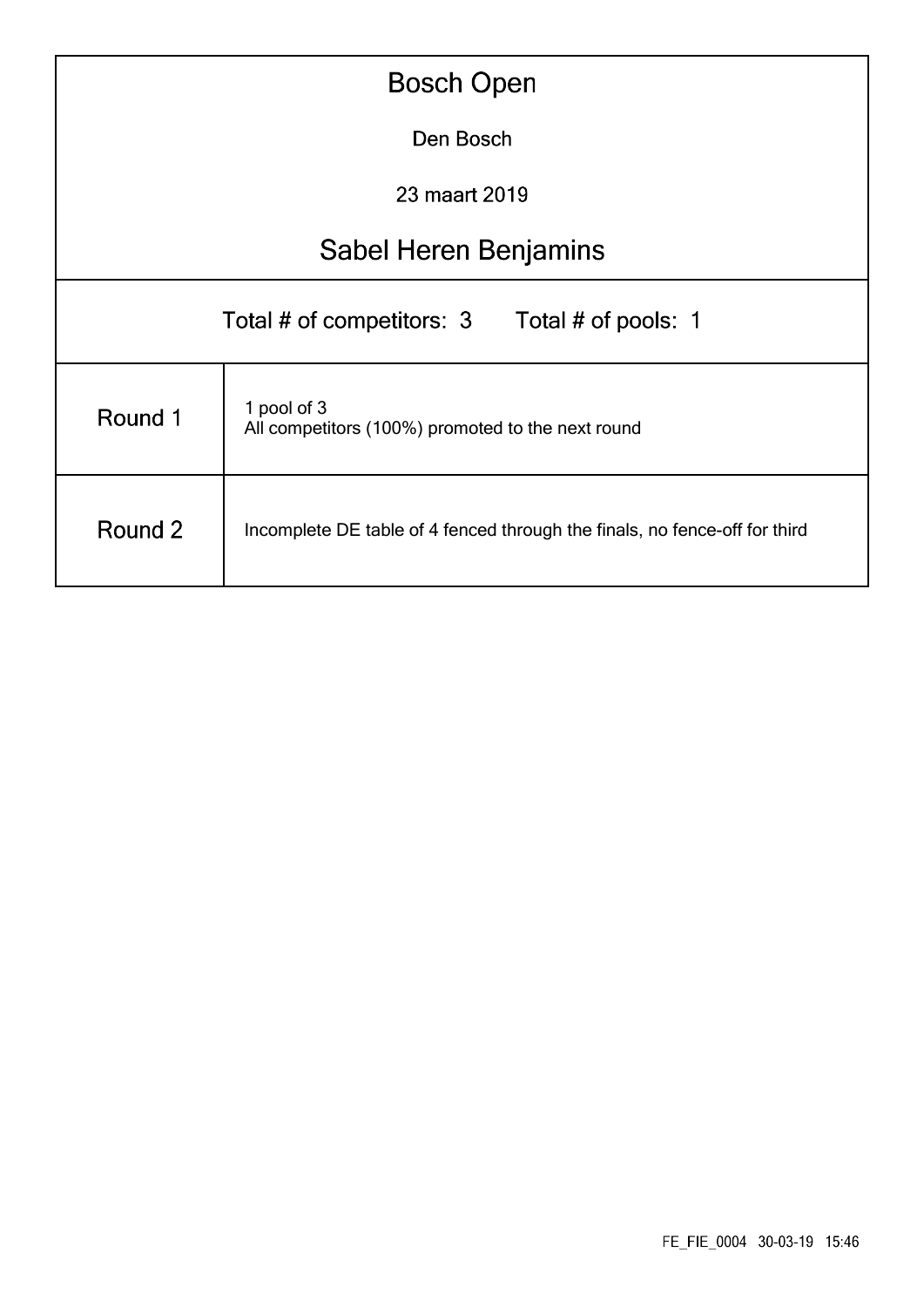

# Sabel Heren Benjamins Seeding for Round #1 - Pool



Tournament:<br>Date: Bosch Open 23 maart 2019 - 08:30 FIE Document: FE\_FIE\_0001.2

| Seed | Name                  | Club                     | Country | Rank | Notes |
|------|-----------------------|--------------------------|---------|------|-------|
|      | <b>CHIANG Enno</b>    | SURTOUT<br>IS.'<br>.V    | 'NEL    |      |       |
|      | <b>ISNIJDERS Luuk</b> | _ANCELOT SCHERMCLUB      | 'NEL    |      |       |
|      | <b>KOWALCZYK Sil</b>  | ISCHERMCENTRUM AMSTERDAM | 'NEL    |      |       |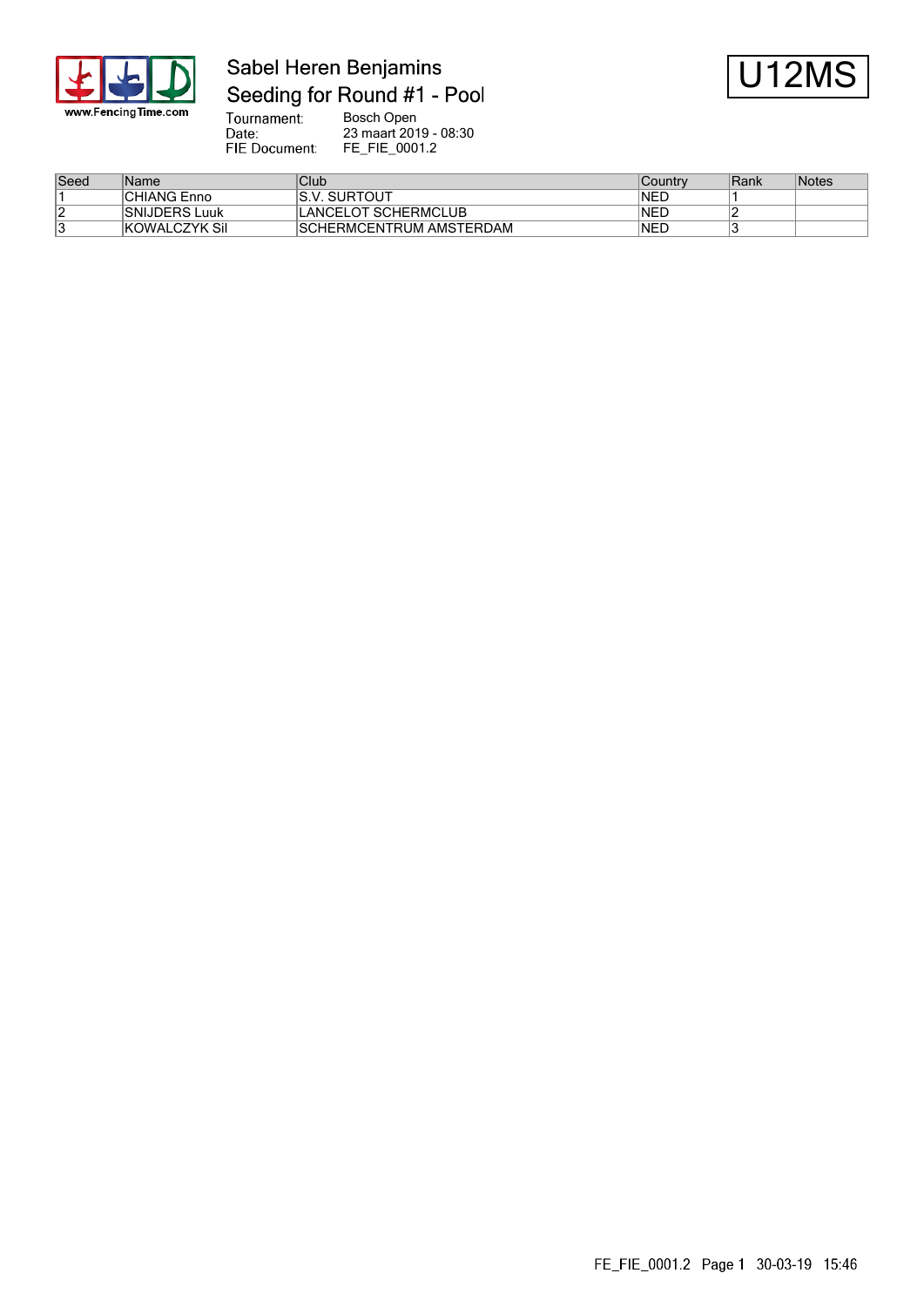

### Sabel Heren Benjamins Round #1 Pool Results



Tournament: Bosch Open Date: 23 maart 2019 - 08:30 FIE Document: FE\_FIE\_0007

|                      | Referee(s):                      |   |    |                |                |                |                 |   |   |    |
|----------------------|----------------------------------|---|----|----------------|----------------|----------------|-----------------|---|---|----|
| Name                 | Affiliation                      | Ħ |    |                |                | V              | $V/M$ TS TR Ind |   |   |    |
| <b>SNIJDERS Luuk</b> | LANCELOT SCHERMCLUB / NED        |   |    | D1             | D <sub>3</sub> | 0              | 0,00            | 4 | 8 | -4 |
| <b>CHIANG Enno</b>   | S.V. SURTOUT / NED               | 2 | V4 |                | V4             | $\overline{2}$ | 1,00            | 8 |   |    |
| KOWALCZYK Sil        | SCHERMCENTRUM<br>AMSTERDAM / NED | 3 | V4 | D <sub>0</sub> |                |                | 0,50            | 4 |   | -3 |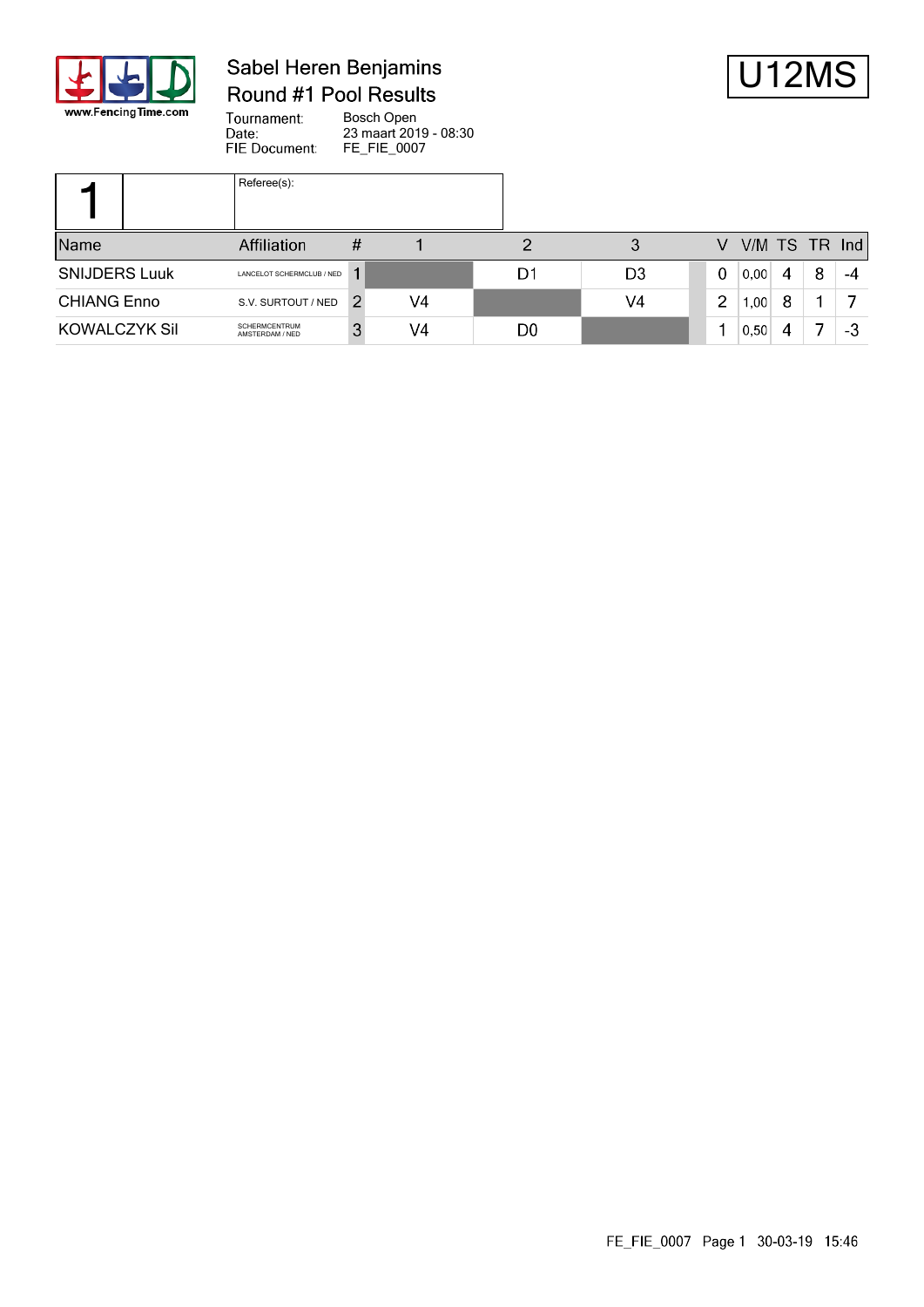

### Sabel Heren Benjamins Seeding for Round #2 - DE



Tournament:<br>Date: Bosch Open 23 maart 2019 - 08:30 FIE Document: FE\_FIE\_0008

| Seed | Name                 | Club                            | Country     | IV | V/M  |    | llnd | Notes    |
|------|----------------------|---------------------------------|-------------|----|------|----|------|----------|
|      | <b>CHIANG Enno</b>   | ıS.V.<br>. SURTOUT              | <b>INED</b> |    | .00  | 18 |      | Advanced |
|      | <b>KOWALCZYK Sil</b> | <b>ISCHERMCENTRUM AMSTERDAM</b> | INED        |    | 0.50 |    |      | Advanced |
|      | <b>SNIJDERS Luuk</b> | LANCELOT SCHERMCLUB             | INED        |    | 0.00 | 14 | -4   | Advanced |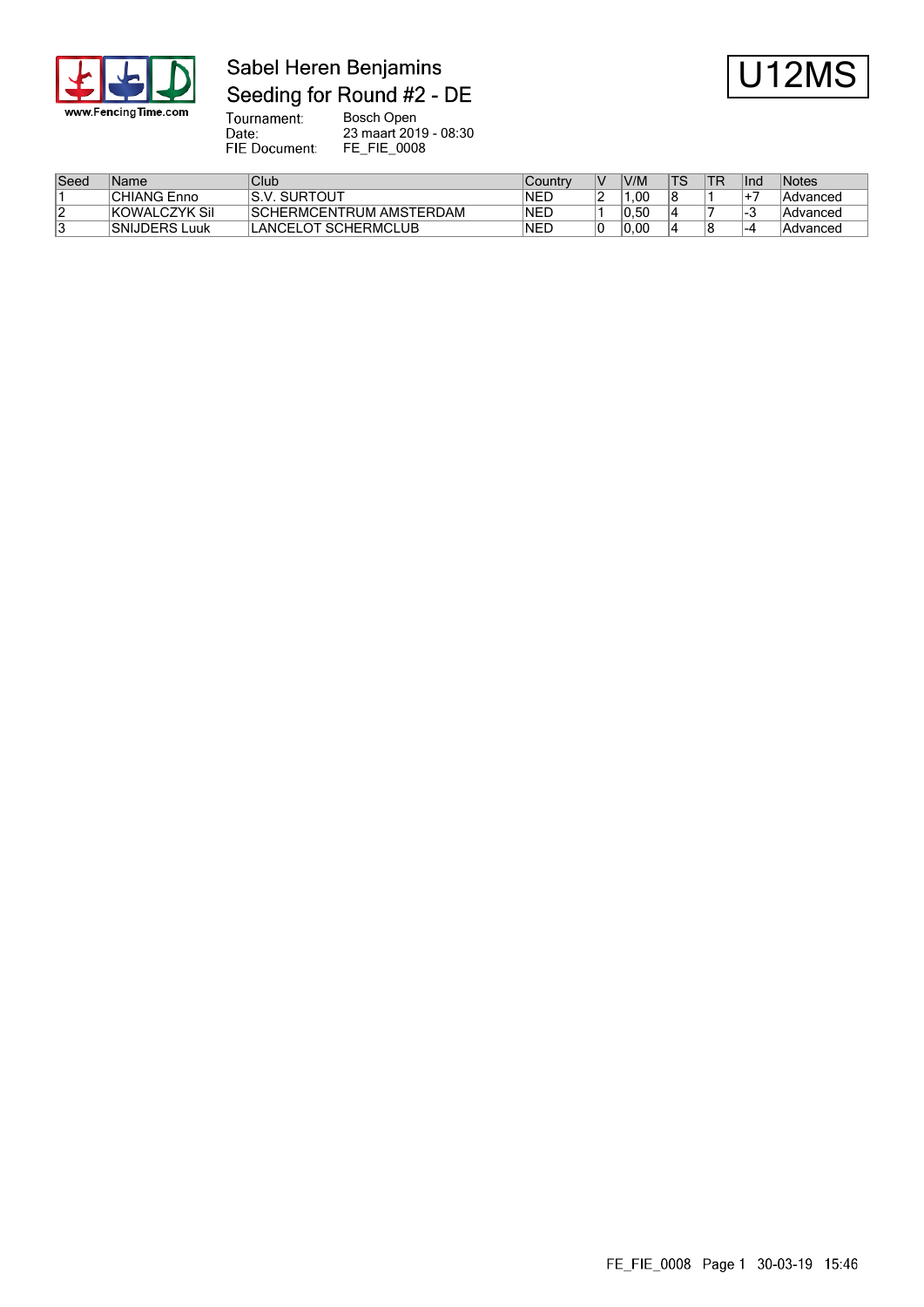#### Sabel Heren Benjamins - Round #2 - DE (Table of 4)

| Semi-Finals                                                                                                                  | Finals                    |                                                        |
|------------------------------------------------------------------------------------------------------------------------------|---------------------------|--------------------------------------------------------|
| (1) CHIANG Enno<br>S.V. SURTOUT / NED                                                                                        | 1) CHIANG Enno            |                                                        |
| (4) -BYE-                                                                                                                    |                           |                                                        |
| (3) SNIJDERS Luuk<br>LANCELOT SCHERMCLUB / NED<br>(2) KOWALCZYK Sil<br>SCHERMCENTRUM AMSTERDAM / NEDRef: NIVARD Daniel (NED) | (2) KOWALCZYK Sil<br>10 - | 1) CHIANG Enno<br>$10 - 3$<br>Ref: NIVARD Daniel (NED) |

#### FE\_FIE\_0011 Page 1 30-03-19 15:46

U12MS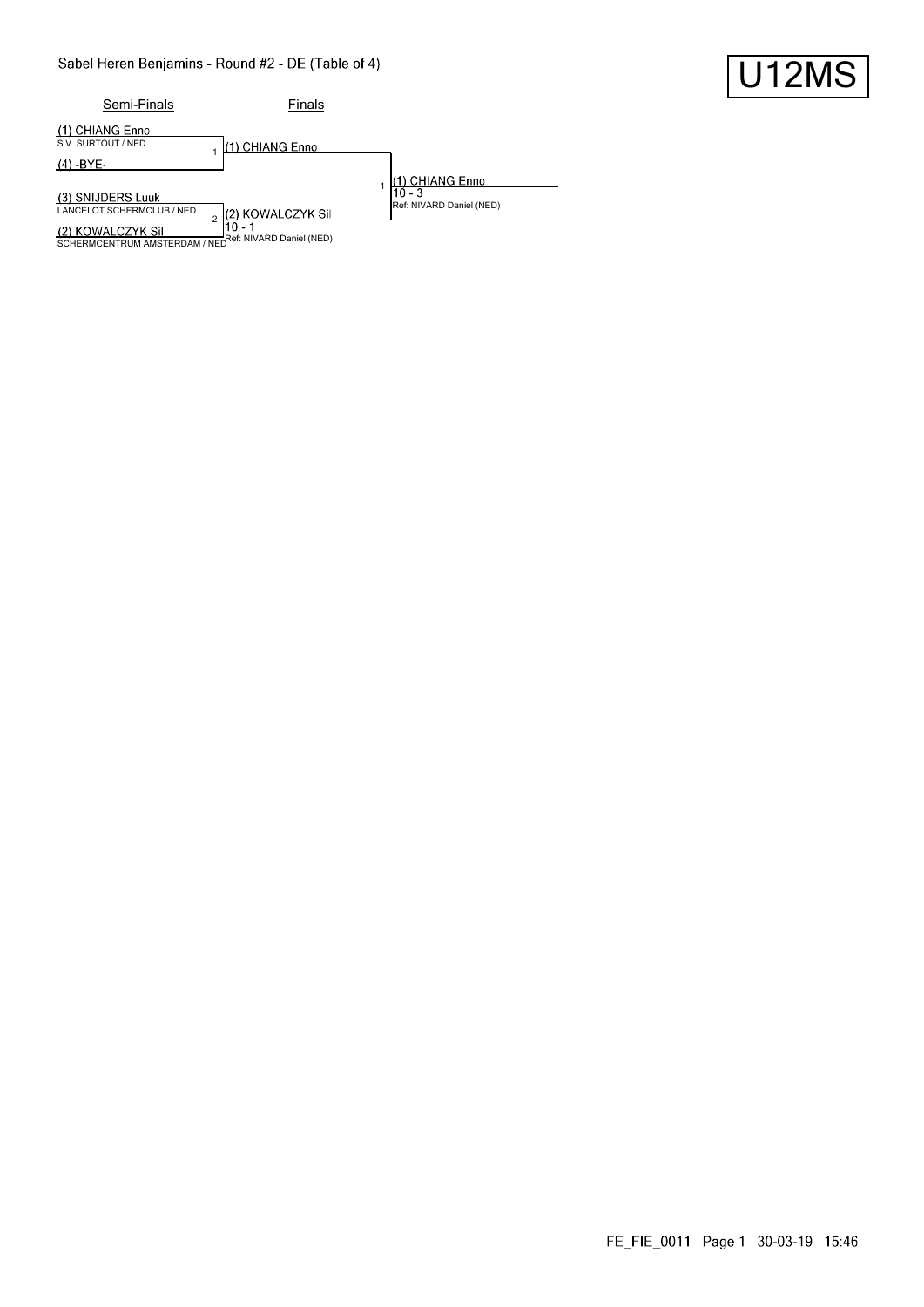

### Sabel Heren Benjamins **Final Ranking**



Tournament: Bosch Open Date: 23 maart 2019 - 08:30 FIE Document: FE\_FIE\_0012

| Place | ∣Name                | Clubs                    | Countrv     |
|-------|----------------------|--------------------------|-------------|
|       | <b>CHIANG Enno</b>   | IS.V. SURTOUT            | <b>INED</b> |
| ∠     | <b>KOWALCZYK Sil</b> | ISCHERMCENTRUM AMSTERDAM | INED        |
|       | <b>SNIJDERS Luuk</b> | LANCELOT SCHERMCLUB      | <b>INED</b> |